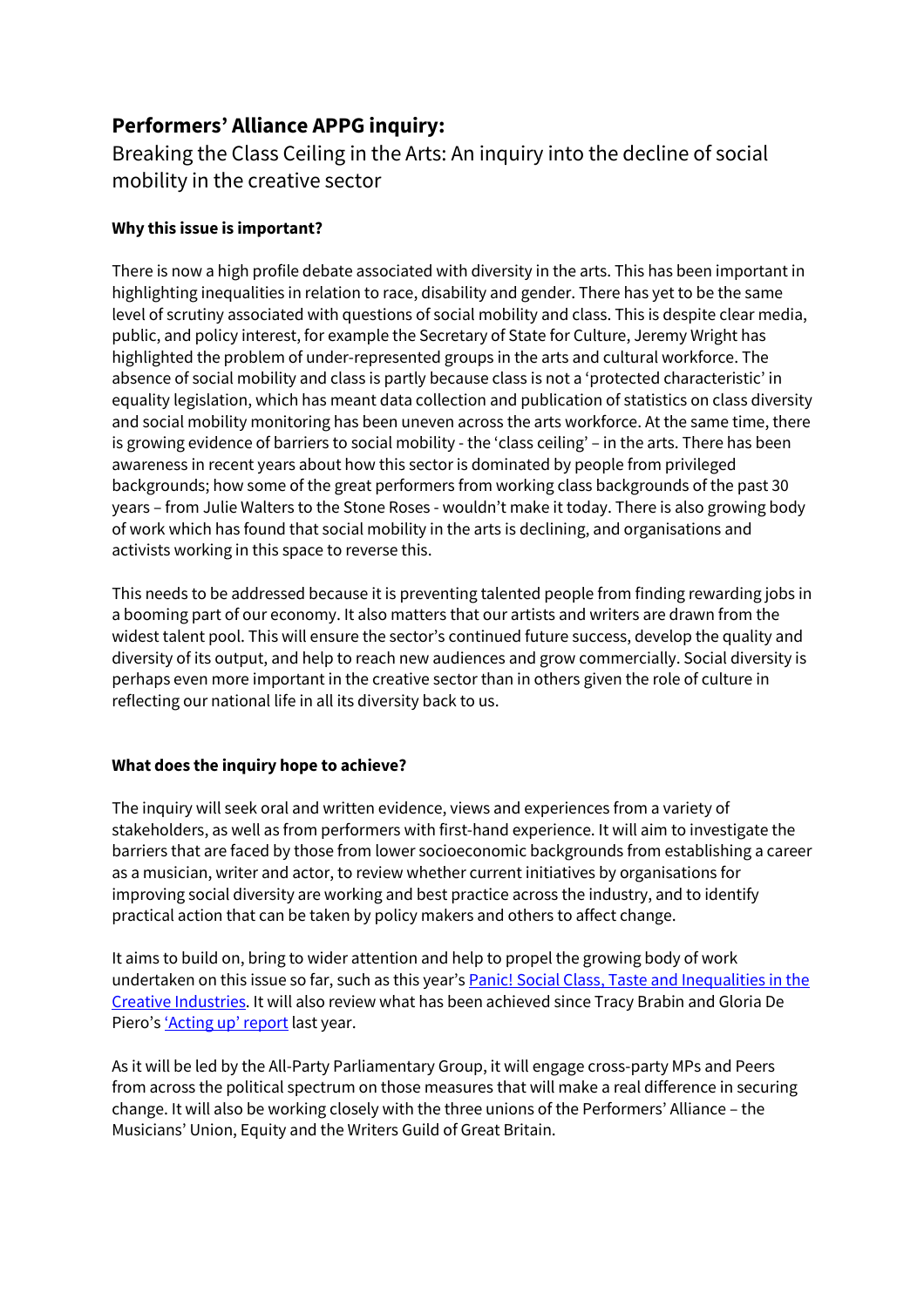# Terms of reference:

The APPG will seek evidence on what measures and reforms are needed to support social mobility in the creative sector. It would particularly welcome written evidence on the following key questions:

- (a) What evidence is there to help understand problems of social mobility into the creative sector?
- (b) What challenges/barriers are faced by those from lower socioeconomic backgrounds from establishing a career as a musician, writer or performer, for example:
	- a. Learning an instrument
	- b. Breaking into a career and/or
	- c. Sustaining a career in the industry?
- (c) Are there examples of best practice in the industry, and are there lessons for other organisations?
- (d) What are the most effective measures the Government and other bodies could take to ensure everyone can access and sustain careers in these professions, to build the talent pipeline?

All written evidence should be emailed to Chloe Alexander, Coordinator, Performers' Alliance APPG, on PerformersAllianceAPPG@outlook.com. Any queries to that email or telephone 07890 463116.

## Timeline:

- Inquiry launch on Monday 26<sup>th</sup> November.
- Five oral evidence sessions between January and July 2019.
	- o Regular time slots in the same room on the Upper Committee Corridor will be booked but with flexibility around availability of panel members and witnesses, e.g. 5.00-6.30 on a Monday or Tuesday (avoiding select committee meeting times). These rooms provide seating for people who would like to watch.
	- $\circ$  The dates of forthcoming sessions will be posted on the Group's Facebook page, https://www.facebook.com/PerformersAllianceAPPG.
- Report to be launched in the Autumn.

#### Oral evidence sessions: four between January and July 2019

LSE sociologist Sam Friedman and Dr David O'Brien of University of Edinburgh used the idea of a 'leaky pipeline' to identify key points in creative careers where working class talent falls out. With the first major roadblock beginning at state school and accessing degree level training (e.g. conservatoires, drama school) followed by the lack of financial support during that 'Is it going to happen?' period and, finally, relating to the difficulties in sustaining financially viable careers in the sector.

Each session will be structured around a critical pressure point in each of the professions covered by the APPG – music, writing and acting. This is to explore the particular challenges that are faced; to review initiatives by organisations to remove barriers, and to identify any examples of good practice; to recommend practical measures could make a real difference to securing social mobility in the sector. We will aim to have 2-3 Parliamentarians sitting on the panel for each of the evidence sessions. The main focus will be asking what works to address each of these challenges, and how can government respond?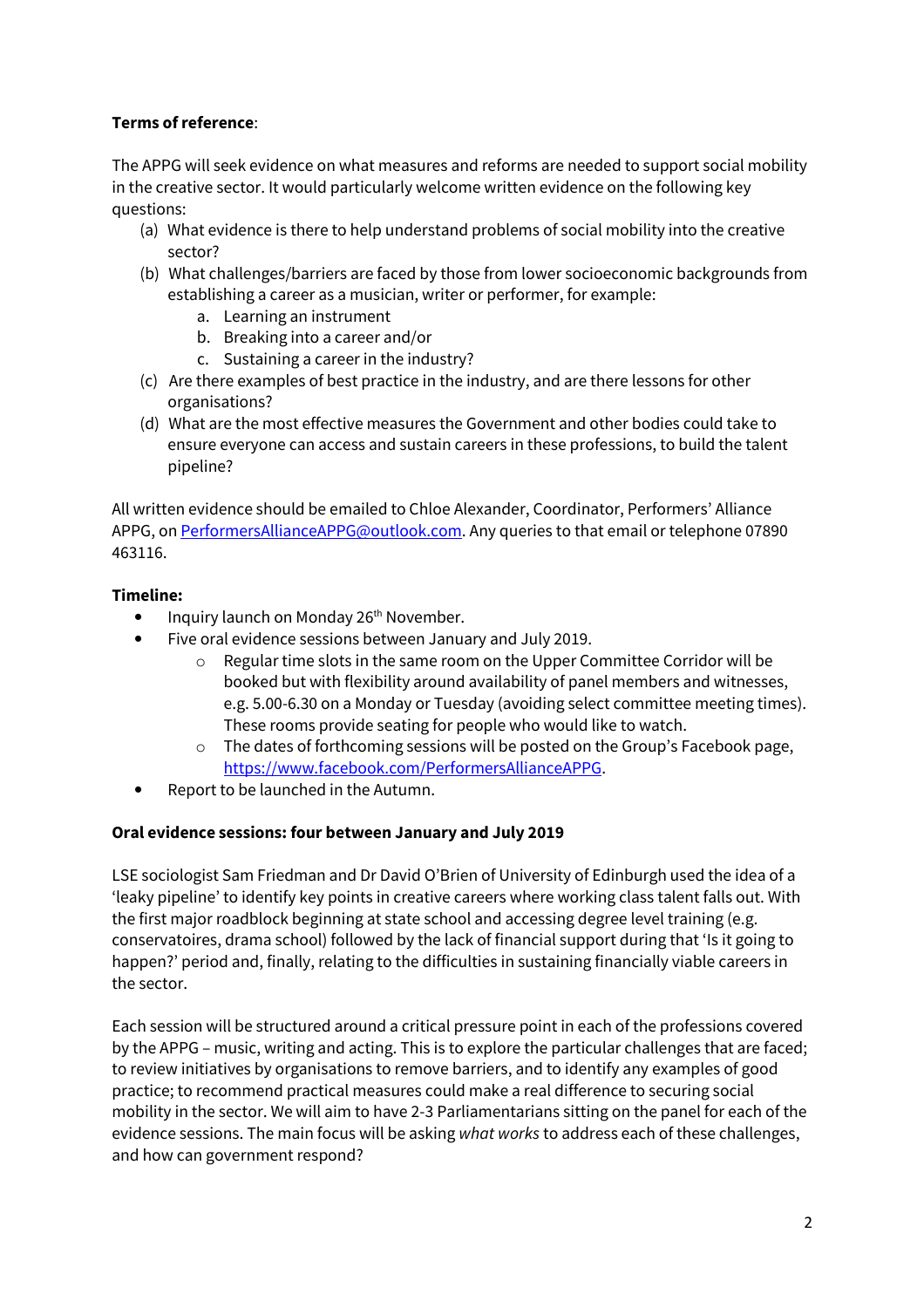# Evidence Session I: Defining and monitoring class and academic research on social mobility in the sector

There is much debate and much confusion over social mobility. This session will address the technical and public meanings of the term, scrutinize recent initiatives by Arts Council England, the British Film Institute and the BBC to create monitoring and measuring systems for social mobility into the arts workforce, as well as looking to examples of best practice.

To cover:

- Defining and monitoring class and social mobility, challenges around this, intersectionality
- Regional and local inequalities
- Reviewing the evidence base for the decline of social mobility in the sector, including the academic research, data collected by organisations, activists and feedback from organisations working in this space.
- Progress that has been made in recent years, reviewing the effectiveness of initiatives by organisations to address the problem.

# Session 2 - Learning an instrument

The problem of social mobility begins from an early age. Much of the issues associated with early years and school age development for performers can be captured in one core example- learning an instrument. The ability to play an instrument is fundamental for working as a musician, from orchestras to bands, and this session will cover unequal access to this opportunity. In turn, the findings will then be related to similar barriers encountered by other types of performing arts, for example access to drama and theatre facilities for aspiring actors.

This session could cover:

- Learning to play an instrument accessing tuition and instruments, and how this is supported in schools – and progression in music. To reflect on skills needed in different musical genres.
- Starting out in a career in music access to rehearsal space, opportunities to perform.
- A review of the current state of arts education in schools

# Session 3 - Breaking into a career

The first few years of an arts career are perhaps the most crucial. This session will particularly focus on breaking into a career in **writing**, looking at the sorts of barriers associated with access to networks, financial support, and the problem of 'London', as well as looking at existing government scheme to support early career creatives. In doing so, it will bring in relevant issues relating to careers in acting and music.

This session could cover:

- Barriers in accessing training and the difficulties faced during the 'Is it going to happen?' period.
- The problem of internships, both unpaid, and the dominance of London
- Accessing higher education and professional training,
	- o Accessing higher education, with the 'median' screen writer educated to Masters Degree level or equivalent, as both a young person and at later stages in life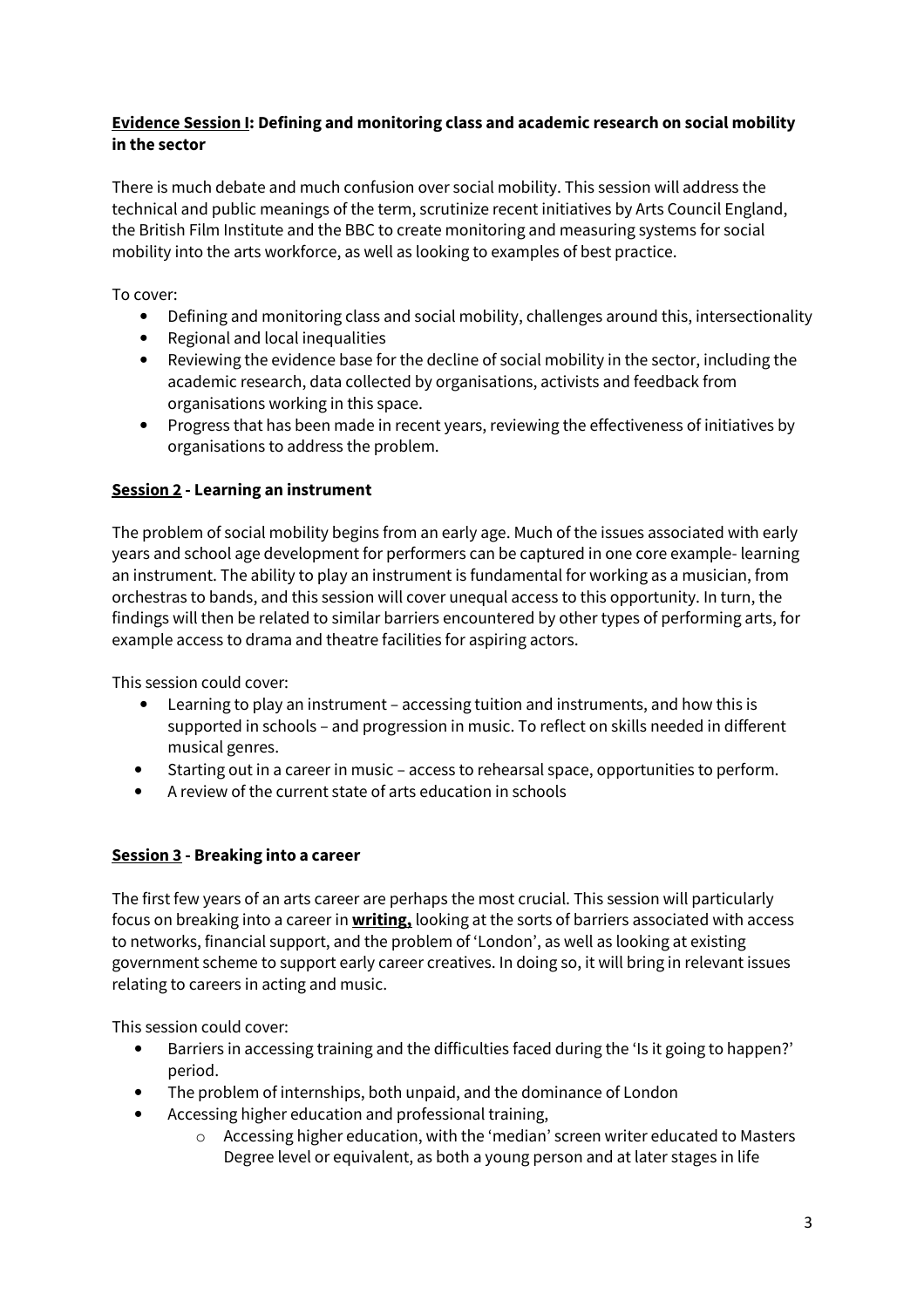- $\circ$  Progress that's been made by conservatoires and by drama schools to widen access, e.g. Liverpool Institute of Performing Arts (which has dropped its application fees), Open Door (a non-profit that helps talented young people who do not have financial support to gain a place at one of the leading drama schools).
- Careers advice and guidance on creative careers and pathways into them.
- Recruitment and commissioning practices. The Writers Guild has documented difficulties of getting that first commission – of often years of rejection and failure, and of often being asked to undertake significant development work for free.
- Existing Government schemes and creative careers (e.g. Apprenticeship levy, New Enterprise Allowance) and how these can be potentially expanded to enhance participation in writing careers.
- Access to finance and networks, the question of 'who you know'

## Session 4 - Sustaining a financially viable career

This session will build on the work in session 3, but particularly focus on sustaining careers in acting. Acting is potentially a highly rewarding and high profile career. However, the labour market for actors can be highly precarious and uncertain. The session will therefore build on Tracy Brabin and Gloria De Piero's 'Acting up' report, which focused on school and early career challenges, by examining the problems of sustaining and maintaining a career in acting. These issues are not unique to actors, and the discussion will connect to the relevant issues relating to careers in writing and music.

This session could cover:

- Recommendations for ensuring workers who do not have a financial safety net of their own can sustain financially viable careers in the industry.
- Endemic low pay and no pay within these sectors:
	- o Median incomes in these professions, and practice of no pay;
	- o Poor enforcement of for example National Minimum Wage legislation;
	- o Minimum Income Floor element of Universal Credit for self-employed claimants.
- Incomes from intellectual property rights, e.g. from streaming, downloads and YouTube which enables artists and creators to be rewarded for and derive an income from their creativity
- Issues relating to self-employment. The creative sector has been referred to as the original gig economy and there are issues relating to being self-employed that make it difficult to sustain careers in the sector, such as:
	- o maternity and paternity pay
	- o sick pay schemes
	- o enforcement of rights to holiday pay
	- o Tax/ NICs
- Barriers to career progression faced by parents and those with caring responsibilities

#### Session 5 – Response from Government/other responsible bodies

This session would provide an opportunity to ask the Government/ other responsible bodies about issues that have arisen during the inquiry and action that is needed.

Possible witnesses, eg: